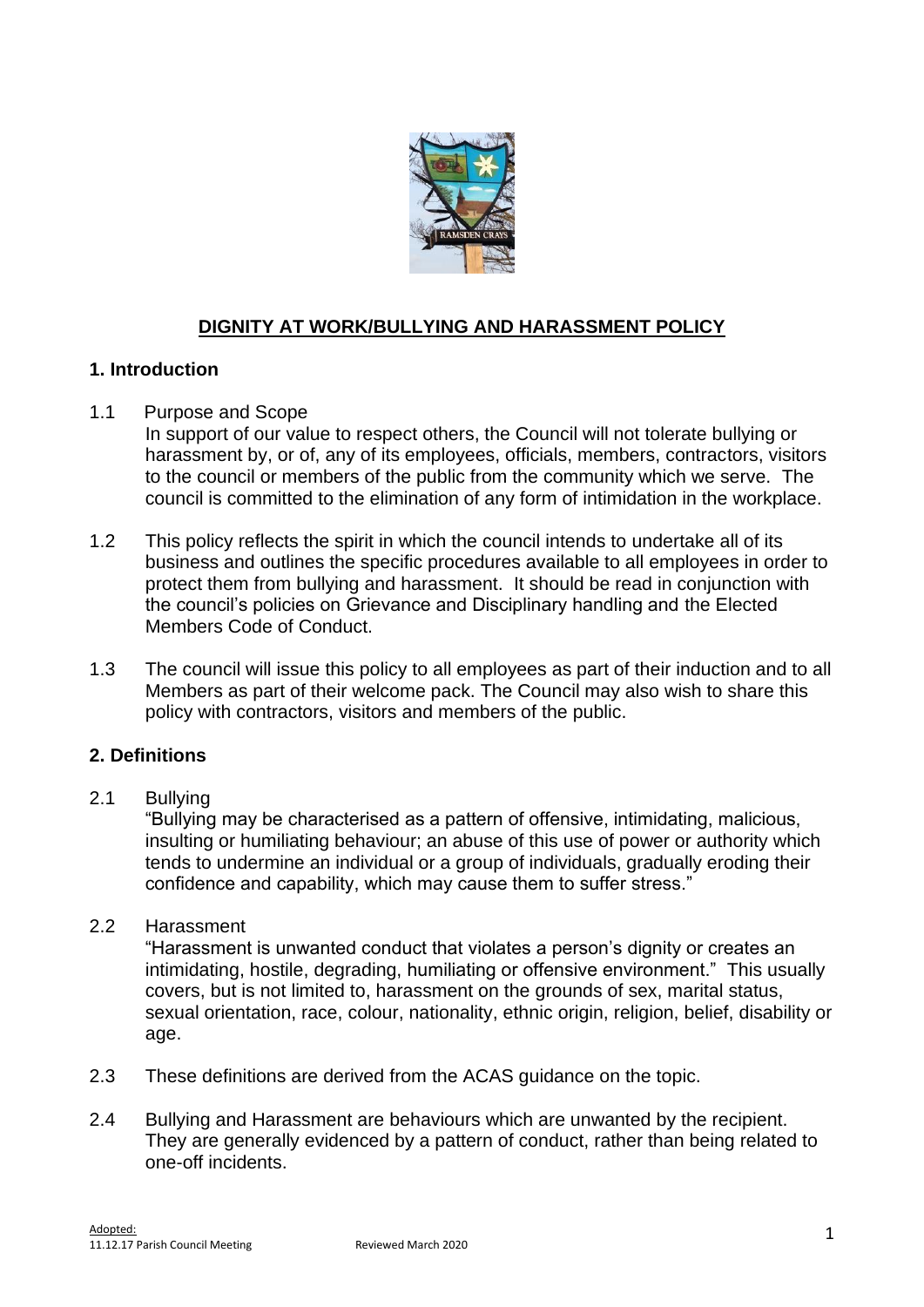2.5 Bullying and Harassment in the workplace can lead to poor morale, low productivity and poor performance, sickness absence, mental health issues, lack of respect for others, turnover, damage to the council's reputation and ultimately, legal proceedings against the council and payment of legal fees and potentially unlimited compensation.

## **3. Examples of Unacceptable Behaviour**

- 3.1 Examples of Unacceptable behaviour are as follows (this list is not exhaustive):- - Spreading malicious rumours
	- Insulting someone
	- Ridiculing or demeaning someone
	- Exclusion or victimisation
	- Unfair treatment
	- Overbearing supervision or other misuse of position or power
	- Unwelcome sexual advances
	- Making threats about job security
	- Making threats of physical violence against a person or their family
	- Deliberately undermining a competent worker by overloading work and/or constant criticism
	- Blaming a person for others' mistakes
	- Preventing an individual's promotion or training opportunities
- 3.2 Bullying and harassment may occur face-to-face, in meetings, through written communication, including electronic communication such as e-mail or on social media, by telephone or through automatic supervision methods. It may occur on or off work premises, during work hours or non-work time.

#### **4. Penalties**

4.1 Bullying and harassment by any employed persons can be considered examples of gross misconduct which will be dealt with through the Disciplinary Procedure at Gross Misconduct level and may result in summary dismissal from the Council. If elected Members are bullying or harassing at the time reported as a contravention of the Member's Code of Conduct could be an appropriate measure. If an employee is experiencing bullying or harassment from a third party the council will act reasonably in upholding its duty of care towards its own employees. In extreme cases harassment can constitute a criminal offence and the council should take appropriate legal advice, often available from the council's insurer, if such a matter arises.

#### **5. The Legal Position**

5.1 Councils have a duty of care towards all their workers and liability under common law arising out of the Employment Rights Act 1996 and the Health and Safety at Work Act 1974. If an employer fails to act reasonably with regard to this duty of care by allowing bullying or harassment to continue unchallenged an employee may decide to resign and claim "constructive dismissal" at an Employment Tribunal.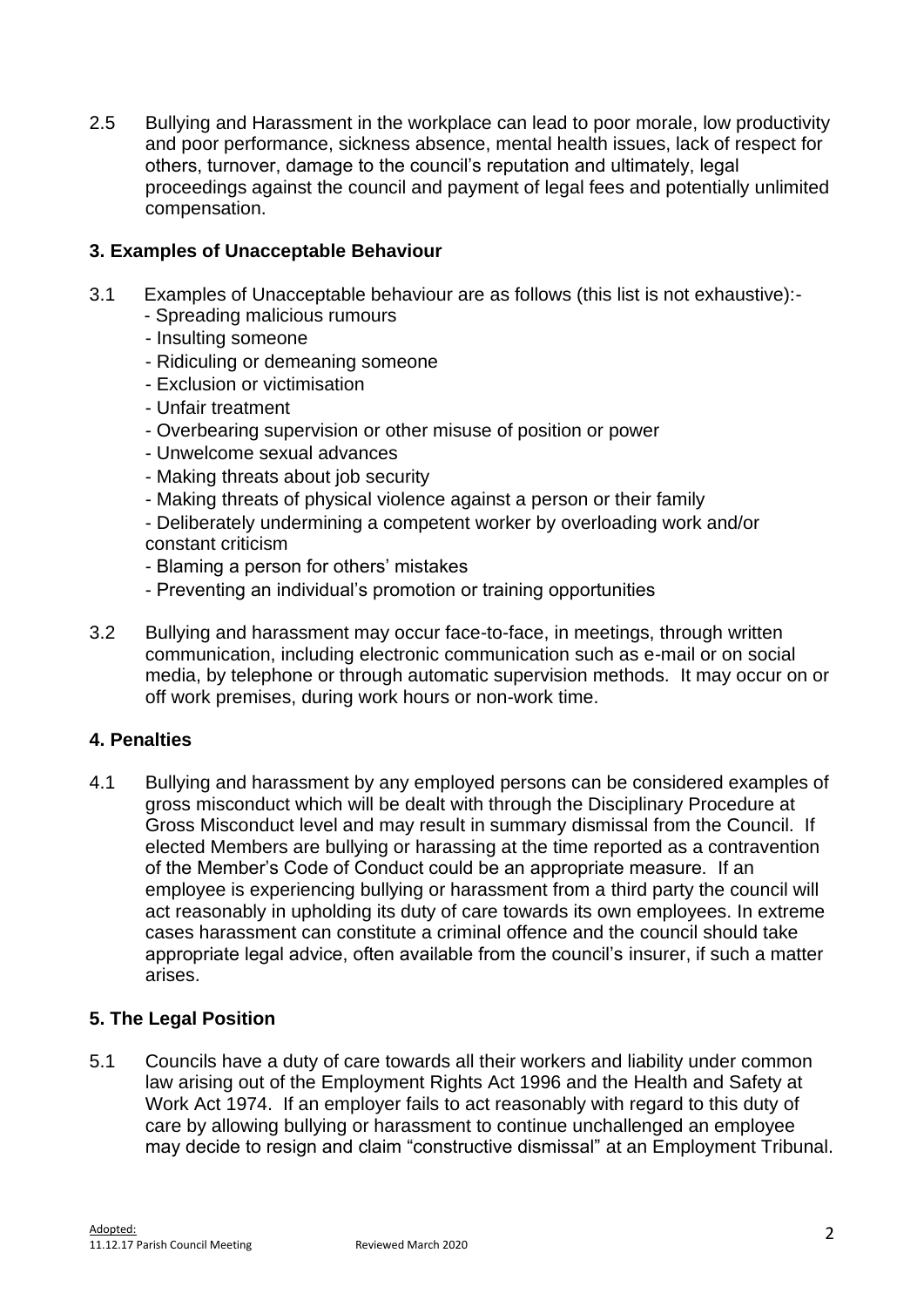- 5.2 Under the Equality Act 2010 bullying or harassment related to one of the protected characteristics covered by the Act (age, gender, marital status, sexual orientation, race, religion, belief, colour, disability) can be considered unlawful discrimination which could lead to an Employment Tribunal claim for discrimination against the corporate employer, the council and the perpetrator(s) as individual named Respondents.
- 5.3 In addition, the Criminal Justice and Public Order Act 1994 and Protection from Harassment Act 1997 created a criminal offence of harassment with a fine and/or prison sentence as a penalty and a right to damages for the victim. A harasser may be personally liable to pay damages if a victim complains to an Employment Tribunal on the ground of discrimination. The 1997 Act was originally designed to assist in stalking situations but case law has demonstrated that it can be relevant to employment disputes, for instance; employers can be vicariously liable for harassment received in the workplace, that the conduct is viewed as "serious", or "oppressive and unacceptable", that a "course of conduct" needs to be established but that this can link incidents which are separated by long time periods and that damages for personal injury and distress can be awarded under the Act.

### **6. Process for dealing with complaints of Bullying and Harassment**

#### **6.1 Informal approach**

6.1.1 Anyone; employee, contractor, member or visitor, who feels he or she is being bullied or harassed should try to resolve the problem informally, in the first instance. It may be sufficient to explain to the person(s) involved in the unwanted behaviour, or an intermediary, that their conduct is unacceptable, offensive or causing discomfort. Anyone concerned about being bullied or harassed is encouraged to maintain a journal or other record of the incidents.

#### **6.2 Formal approach**

#### 6.2.1 Employees

Where the employee feels unable to resolve the matter informally any complaint about harassment or bullying can be raised confidentially and informally, initially with the Chair of the Staffing/Personnel committee or another Councillor if more appropriate. It may be appropriate for the complaint to be put in writing after the initial discussion, as this will enable the formal Grievance Procedure to be invoked. The employee will be expected to provide evidence of the conduct about which she/he is complaining.

#### 6.2.2 Others

Any other party to the council, other than an employee, who feels he or she is being bullied or harassed should raise their complaint with the council, where possible, if an informal notification to the alleged perpetrator has been unsuccessful at eliminating the problem. The complaint should then be investigated and a meeting held to discuss the facts and recommend the way forward. A member of the public who feels she/he has been bullied or harassed by any Members or officers of a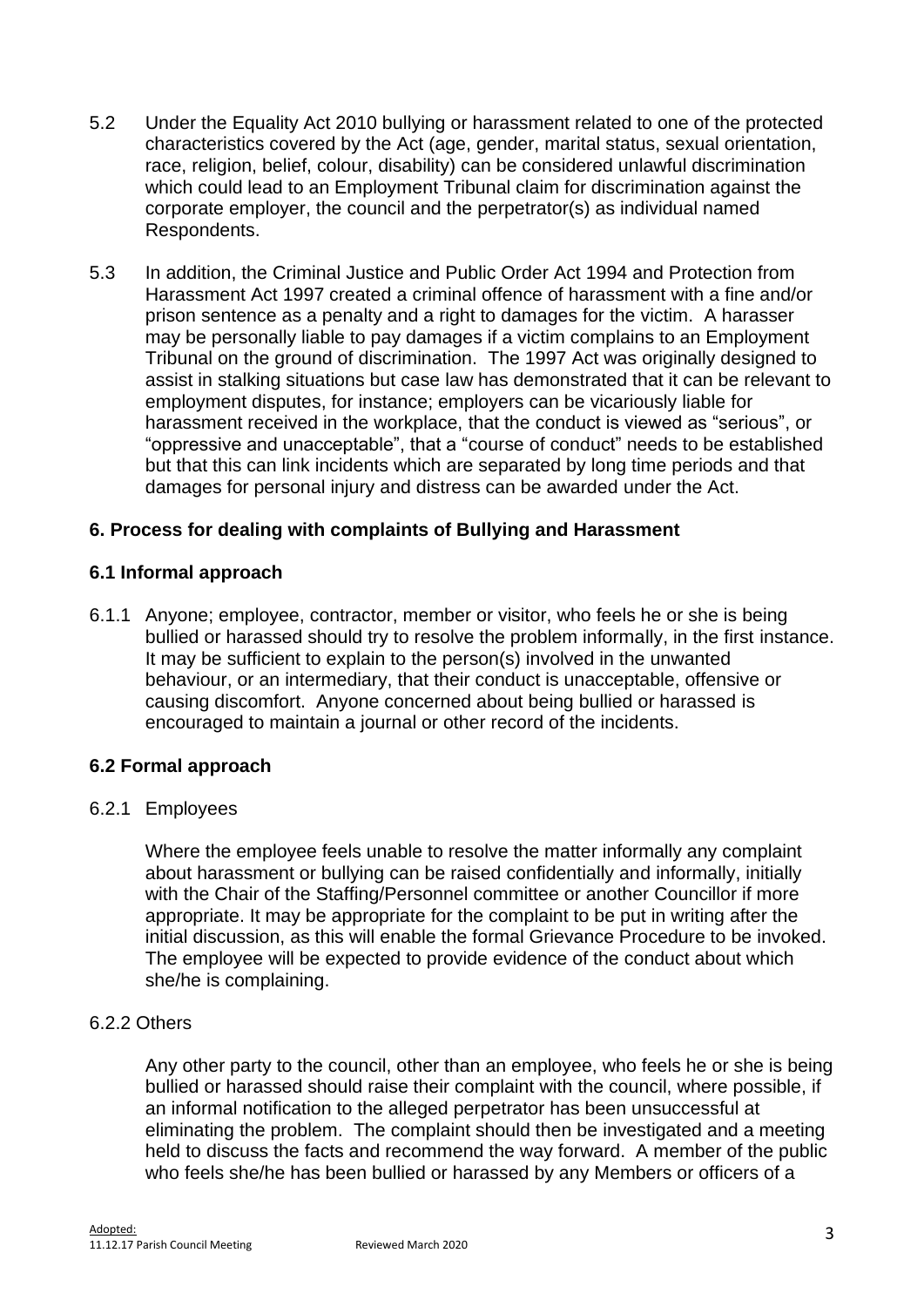council should use the council's official Complaints Procedure. It is important that the Officer(s) or Member(s) being complained about do not prevent the council operating impartially in its investigation and decision-making in this regard.

## **6.3 Grievance – Employees only**

A meeting to discuss the complaint with the aggrieved party will normally be arranged within five working days of a written complaint being received and will be held under the provisions of the council's Grievance Procedure. This meeting will be to discuss the issues raised and a way forward for the member(s) or staff involved. Employees have a right to be accompanied by a work colleague or a trade union representative at this meeting. A full investigation of the complaint will be held by an officer, or other duly appointed person as appointed by the committee of the council which is handling the process. It may be appropriate for an external investigator to be involved in order to maintain objectively and impartiality. The Hearing Panel will publish its recommendations following deliberation of the facts. An action plan should be made available to the aggrieved employee to demonstrate how the problem is to be resolved. It may be decided that mediation or some other intervention is required and the council should contact NALC, an employer's body or ACAS to this effect or the council may offer counselling. The employee will have a right of appeal. At all times the confidentiality of the grievance will be of paramount importance in order to maintain trust in the process hence details of the full grievance will not be shared with the full council without prior approval by the aggrieved party. The council will commit not to victimise the aggrieved for raising the complaint once the appropriate dispute resolution process has been concluded.

# **6.4 Disciplinary Action**

- 6.4.1 Following a Grievance Hearing or investigation into allegations of bullying of harassment a full report will be made to all parties and this may result in disciplinary action being taken against the perpetrator of the alleged action/behaviour.
- 6.4.2 For an Employee found to have been bullying/harassing others this will follow the council's Disciplinary Procedure under the ACAS Code of Practice and would normally be treated as Gross Misconduct.
- 6.4.3 For Members who the council reasonably believe have been bullying or harassing another person(s) whilst undertaking council activities the range of sanctions available to the council, are limited and must be reasonable, proportionate and not intended to be punitive. In some cases counselling or training in appropriate skills areas e.g. inter-personal communication, assertiveness, chairmanship etc. may be more appropriate than a penalty. Sanctions may include; admonishment, issuing an apology or giving an undertaking not to repeat the behaviour, removal of opportunities to further harass/bully such as removal from a committee(s) where direct contact with the employee or decision-making about that employee will take place, or removing the right to representation on any outside bodies where there will be contact with the employee who has raised the complaint. A referral under the Code of Conduct to the relevant reviewing body is usually an appropriate step and there may be further disciplinary sanctions available as a result of the